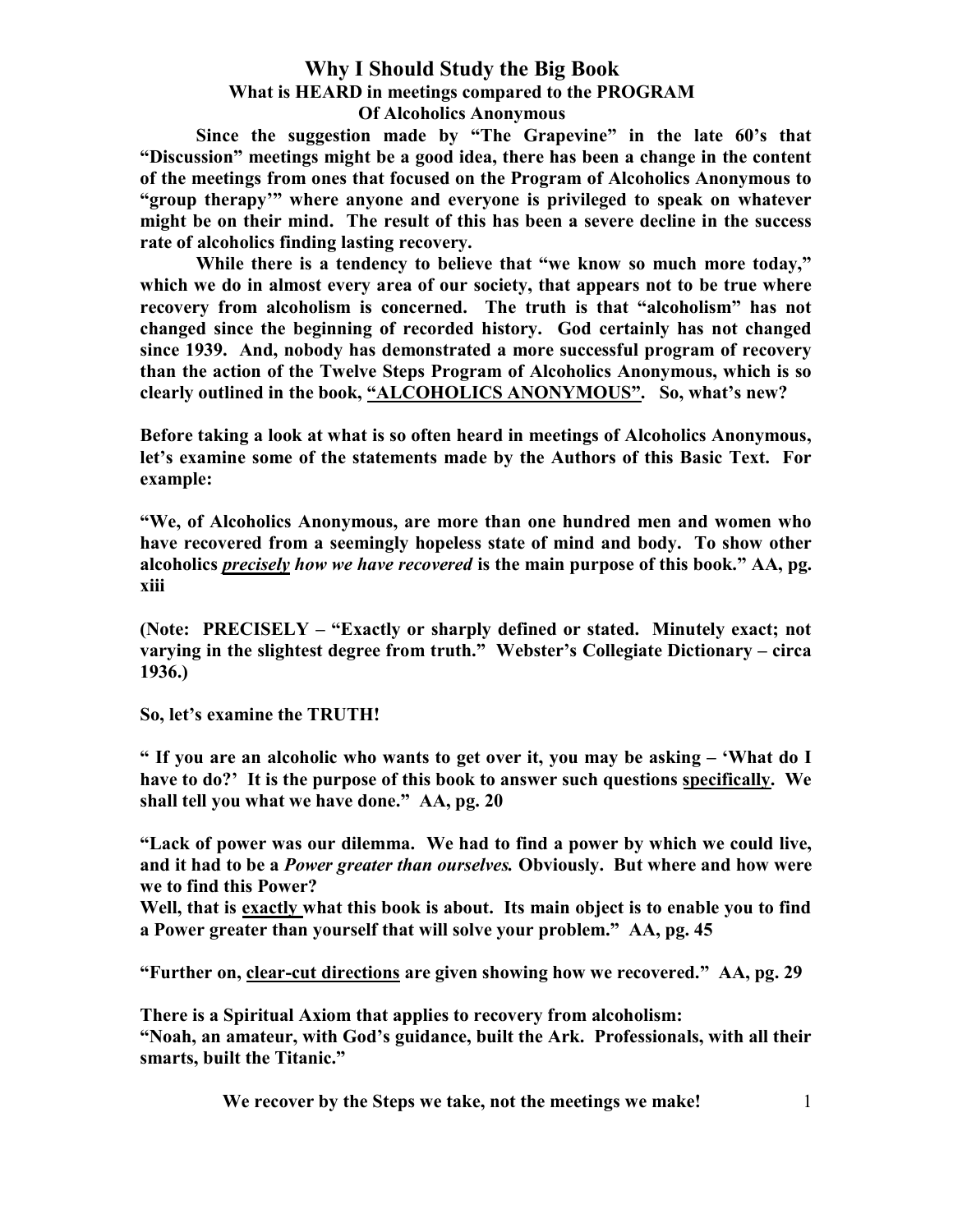Now, let's review what is so often "Heard" in the meetings.

Heard – "Just keep coming back. You'll be OK."

That, of course, is a lie. Rigorous honesty?

BB – "Here are the steps we took which are suggested as a program of recovery."

Heard - "Don't drink and go to meetings."

"Don't drink" are words you would expect to hear from a non-alcoholic. If a person knew how to "Don't drink," they would have no reason to go to meetings.

Heard - "Don't drink, no matter what."

Real alcoholics drink, no matter what.

Heard - "Don't drink even if your ass falls off." (How ridiculous!) Don't you think an untreated alcoholic would reach for a drink if their "ass

started falling off?"

BB –"Many of us felt we had plenty of character. There was a tremendous urge to cease forever. Yet we found it impossible. This is the baffling feature of alcoholism as we know it—this utter inability to leave it alone, no matter how great the necessity or the wish."  $AA$ , pg. 34

Heard – "I have a choice of whether or not I take a drink today."

Then why did they come to Alcoholics Anonymous?

"Think before you drink."

"Just think the drink through."

BB – "The fact is that most alcoholics, for reasons yet obscure, have lost the power of choice in drink." AA, pg. 24

"We are without defense against the first drink."  $AA$ , pg. 24

"Once more: The alcoholic at certain times has no effective defense against the first drink." AA, pg. 43

Heard - "There is no such thing as a recovered alcoholic."

Who were the Authors of the Basic Text for Alcoholics Anonymous?

BB – "The Story of How Many Thousands of Men and Women Have Recovered from Alcoholism." AA, Title Page

"We, of Alcoholics Anonymous, know thousands of men and women who were once just as hopeless as Bill. Nearly all have recovered. They have solved the drink problem." AA, pg. 17

(Note: The word "Recovered" is used seventeen (17) times in the Basic Text by "Recovered" alcoholics.)

Heard – "Don't rush into taking the steps. Take your time."

BB – "On your first visit tell him (your prospect) about the Fellowship of Alcoholics Anonymous. If he shows interest, lend him your copy of this book." AA, pg. 94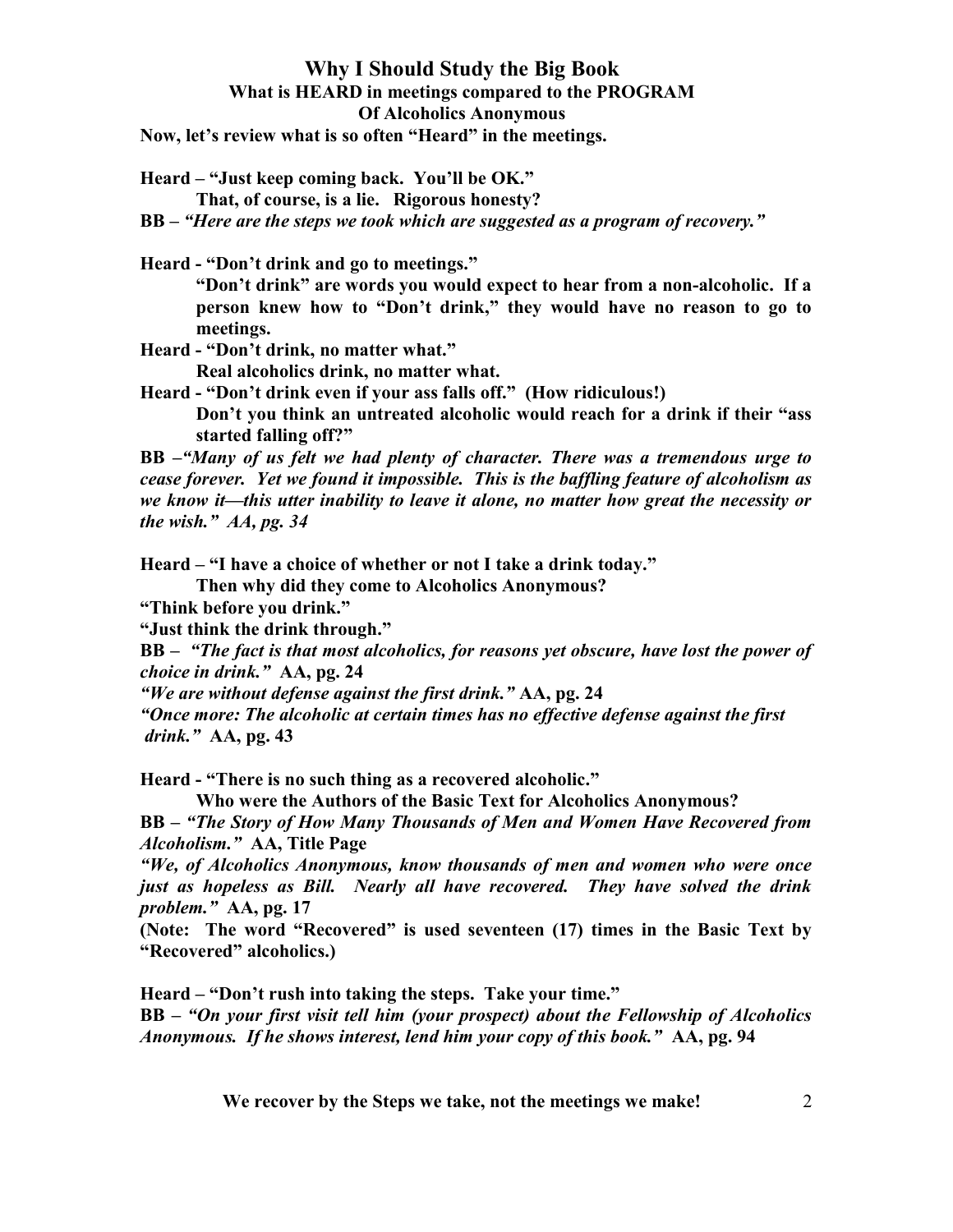"Suppose now you are making your second visit to a man. He has read this volume and says he is prepared to go through with the Twelve Steps of the program of recovery."

AA, pg. 96

"We, in our turn, sought the same escape with all the desperation of drowning men." AA, pg. 28

If the newcomer doesn't rush into taking the steps, they will most likely rush into a bar or liquor store.

Heard – "The gift of sobriety."

 Gift – a present that is given, not paid for. BB – "Simple, but not easy; a price had to be paid." AA, pg. 14

 $Heart - "My sponsee(s)."$ 

BB – "That the man who is making the approach has had the same difficulty, that he obviously knows what he is talking about, that his whole deportment shouts at the new "prospect" that he is a man with a real answer, that he has no attitude of Holier Than Thou, nothing whatever except the sincere desire to be helpful; that there are no fees to pay, axes to grind, no people to please (except your Sponsor), no lectures to be endured—these are the conditions we have found most effective."  $AA$ , pgs.  $18-19$ "Continue to speak of alcoholism as an illness, a fatal malady. Talk about the conditions of body and mind that accompany it. Keep his attention focused mainly on your personal experience. Explain that many are doomed who never realize their predicament. Doctors are rightly loath to tell alcoholic patients the whole story unless it will serve some good purpose. But you may talk to him about the hopelessness of alcoholism because you offer a solution. You will soon have your "friend" admitting he has many, if not all, of the traits of the alcoholic. If his own doctor is willing to tell him that he is alcoholic, so much the better. Even though your "protégé" may not have entirely admitted his condition, he has become very curious to know how you got well." AA, pgs. 92 & 93

The word "friend" is used many times in the Basic Text.

The word "prospect" is used eleven (11) times in the Basic Text.

The word "protégé" is used one (1) time in the Basic Text.

The word "sponsee" cannot be found in the Basic Text. Nor can we find the word "sponsoree." As a matter of fact, neither can they be found in current dictionaries.

Heard – "Who keeps us clean and sober?"

BB – "And we have ceased fighting anything or anyone—even alcohol. For by this time sanity has returned. AA, pg. 84

"Even so has God restored us all to our right minds." AA, pg. 57

Yes, God will restore us to sanity where alcohol is concerned, if we take the Steps, but He doesn't give baths.

We recover by the Steps we take, not the meetings we make! 3 Heard – "(1) I can't help myself. (2) How could I possibly help anyone else?"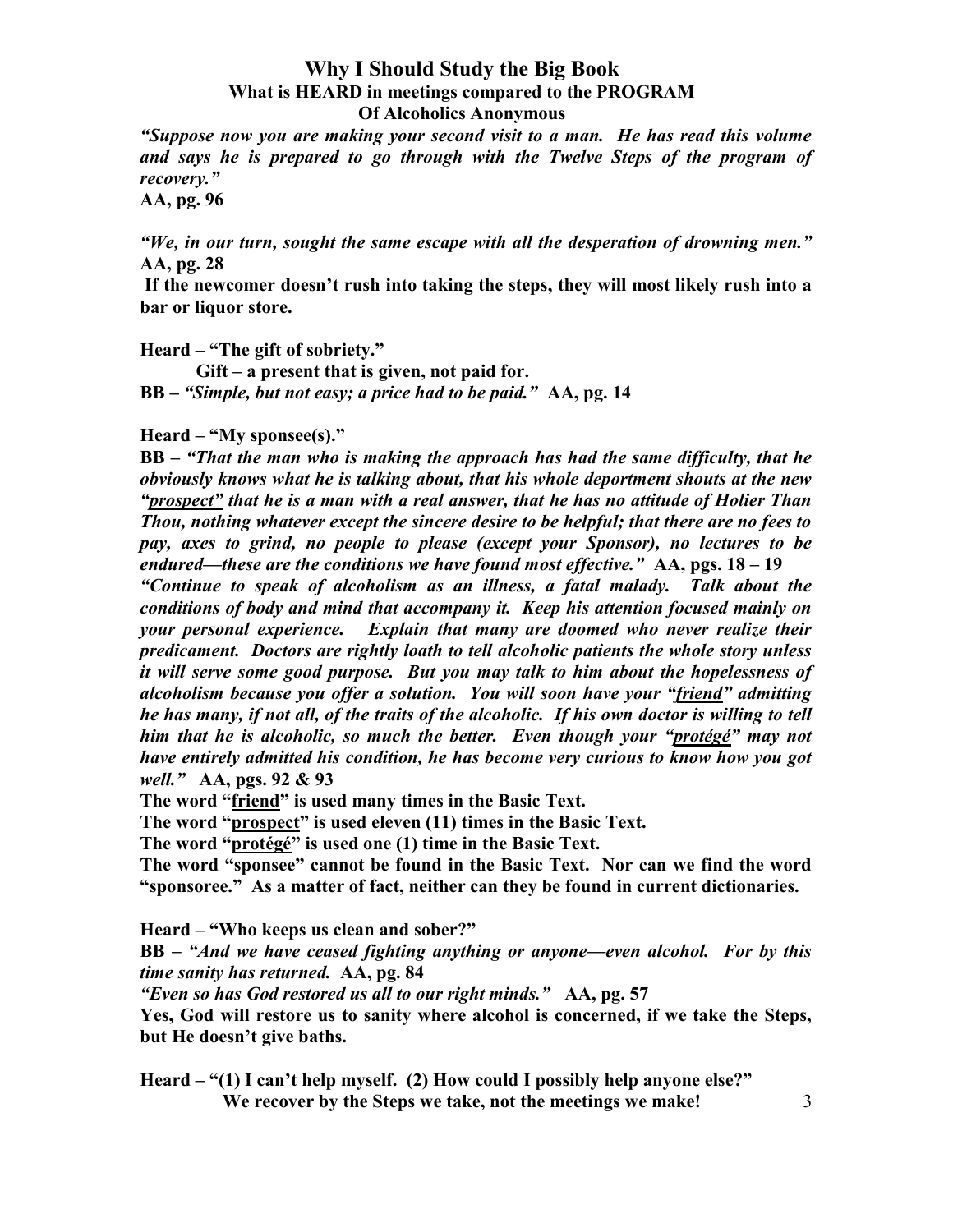$BB - (1)$  - "We will suddenly realize that God is doing for us what we could not do for ourselves." AA, pg. 84

 $(2)$  – "We have recovered, and have been given the power to help others." AA, pg. 132

Heard – "This is a selfish program."

BB – "Selfishness – self centeredness! That we think is the root of our troubles." AA, pg. 62

"Never was I to pray for myself, except as my requests bore on my usefulness to others. Then only might I receive. But that would be in great measure." AA, pg.13

"While I lay in the hospital the thought came that there were thousands of hopeless alcoholics who might be glad to have what had so freely been given me. Perhaps, I could help some of them. They in turn might work with others." AA, pg. 14

"It is important for him to realize that your attempt to pass this on to him plays a vital part in your own recovery. Actually, he may be helping you more than you are helping him." AA, pg. 94

(Note: A paradox of Alcoholics Anonymous. We come to Alcoholics Anonymous to save our lives and learn we must pass our message of hope on to others if we are to live. So, the Program of Alcoholics Anonymous is both selfish and it is selfless.)

Heard – "We learn to live life on life's terms."

BB – "Our real purpose is to fit ourselves to be of maximum service to God and the people about us." AA, pg. 77

It would appear from this that we are to learn to live our life on God's terms.

Heard – "I haven't had a drink today so I am a complete success."

BB – "The elimination of drinking is but a beginning. A much more important demonstration of our principles lies before us in our respective homes, occupations and affairs." AA, pg. 19

Heard – "It really doesn't make any difference what your problem is. AA has the best program."

BB – "The only requirement for membership is a desire to stop drinking." AA, pg. 564 What part of "only stop drinking" do so many people not understand?

"Each group has but one primary purpose  $-$  to carry its message to the alcoholic who still suffers." AA, pg. 564

An AA group is for alcoholics only (Tradition Five). We all have problems other than our drinking but alcoholism is our only common problem. And the Founders of over 200 Twelve Step Programs that have nothing to do with drinking would disagree with what is "Heard."

Heard – "Don't make any major decisions for the first year."

BB – "Our description of the alcoholic, the chapter to the agnostic, and our personal adventures before and after make clear three pertinent ideas:

We recover by the Steps we take, not the meetings we make! 4 (a) That we were alcoholic and could not manage our own lives.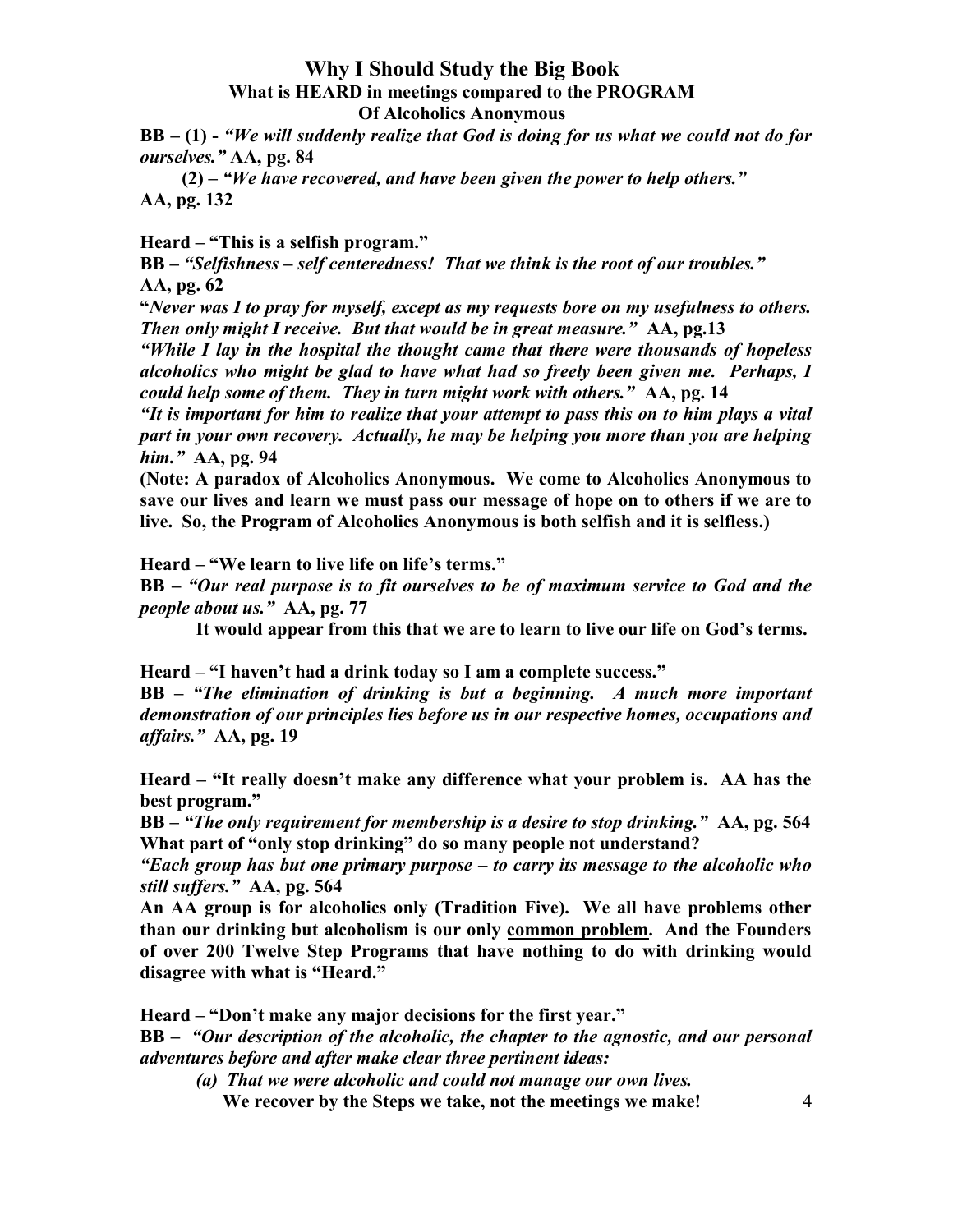- (b) That probably no human power could have relieved our alcoholism.
- (c) That God could and would if He were sought.

Being convinced, we were at Step Three, which is that we decided to turn our will and life over to God as we understood Him. AA, pg. 60

#### Heard - "I'm feeling pretty crappy. I need a meeting."

BB - "I was not too well at the time, and was plagued with waves of self-pity and resentment. This sometimes nearly drove me back to drink, but I soon found that when all other measures failed, working with another alcoholic would save the day. Many times I have gone to my old hospital in despair. On talking to a man there, I would be amazingly lifted up and set on my feet. It is a design for living that works in rough going." AA, pg.15

Heard – "You ought to go to 90 meetings in 90 days."

BB – " We (chronic alcoholics) are unable, at certain times, to bring into our consciousness with sufficient force the memory of the suffering and humiliation of even a week or a month ago. We are without defense against the first drink." AA, pg. 24

Why would a right thinking member of Alcoholics Anonymous direct a newcomer to sit in meetings with untreated alcoholics to listen to them "discuss" the "issues", problems, ideas and opinions of untreated alcoholics for 90 meetings in as many days? That has proved to be a death sentence for many alcoholics.

Heard - "You are feeling emotionally disturbed? You ought to get some professional help."

BB - "There are those, too, who suffer from grave emotional and mental disorders, but many of them do recover if they have the capacity to be honest." AA, pg. 58

(Note: One of the largest fellowships today is "Emotions Anonymous." They have found a Solution for many who suffer from grave emotional and mental disorders through their adaptation of our Twelve Step program.)

Heard - "Don't be so hard on yourself."

BB - "The rule is we must be hard on ourselves, but always considerate of others." AA, pg. 74

Heard - "Alcoholism is a problem of denial."

(Note: Denial - "Refusal to admit the truth. - Webster's Collegiate Dictionary circa 1936.) Sure sounds like lying, doesn't it? Alcoholics are real good at that.

BB - "Whatever the definition of the word may be, we call it plain insanity." AA, pg. 37

"However intelligent we may have been in other respects, where alcohol has been involved, we have been strangely insane." AA, pg. 38

"Again it was the old, insidious insanity--that first drink." AA, pg. 154

And what is the hope of Step Two? That we can find a Power greater than ourselves that could restore us to sanity.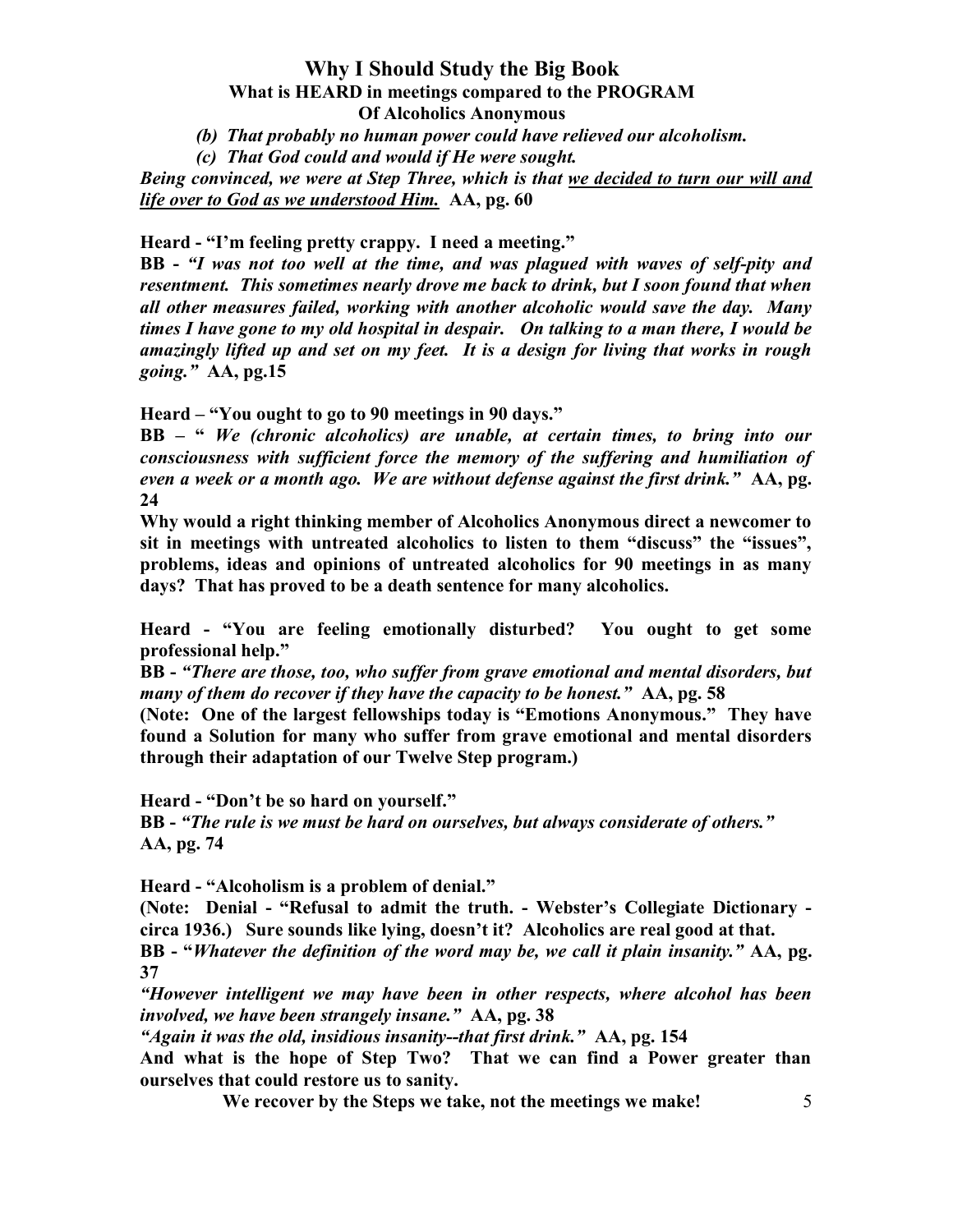Heard - "It is my opinion that …………………" or

 "I don't know anything about the Big Book but here is the way I do it.' BB - "We have concluded to publish an anonymous volume setting forth the problem as we see it. We shall bring to the task our combined experience and knowledge. This should suggest a useful program for anyone concerned with a drinking problem." AA, pg 19

(Note: The Big Book is based solely on the experience and knowledge of the first one hundred recovered alcoholics. The Fellowship of Alcoholics Anonymous has been unable to find any way to improve on its effectiveness since it was first published. It contains no opinions because one thing the early members learned was that opinions have the power to kill alcoholics.)

Heard – "My sponsor told me that, if in making an amend I would be harmed, I could consider myself as one of the 'others' in Step Nine."

BB – "Reminding ourselves that we have decided to go to any lengths to find a spiritual experience, we ask that we be given strength and direction to do the right thing, no matter what the personal consequences might be." AA, pg. 79

Heard – "Be good to yourself."

BB – " The rule is we must be hard on ourself, but always considerate of others." AA, pg. 74

Heard – "Never pray for patience. You'll regret it if you do." BB – "So clean house with the family, asking each morning in meditation that our Creator show us the way of patience, tolerance, kindliness and love." AA, pg. 83

Heard – "Alcoholics Anonymous is a self-help program."

BB – "We will suddenly realize that God is doing for us what we could not do for ourselves." AA, pg. 84

It would appear from this that it is a God-help program.

Heard – "We don't work the steps, we just take them."

BB – "Are these extravagant promises? We think not. They are being fulfilled among us—sometimes quickly, sometimes slowly. But they will always materialize if we work for them." AA, pg. 84

"If he did not work, he would surely drink again."  $AA$ , pg. 15

"On each of these occasions we worked with him, reviewing carefully what had happened." AA, pg.35

"Being all powerful, He provided what we needed, if we kept close to Him and performed His work well." AA, pg. 63

"It works, if we have the proper attitude and work at it."  $AA$ , pg. 86

"Practical experience shows that nothing will so much insure immunity from drinking as intensive work with other alcoholics. It works when other activities fail." AA, pg. 89 "Now we try to put spiritual principles to work in every department of our lives."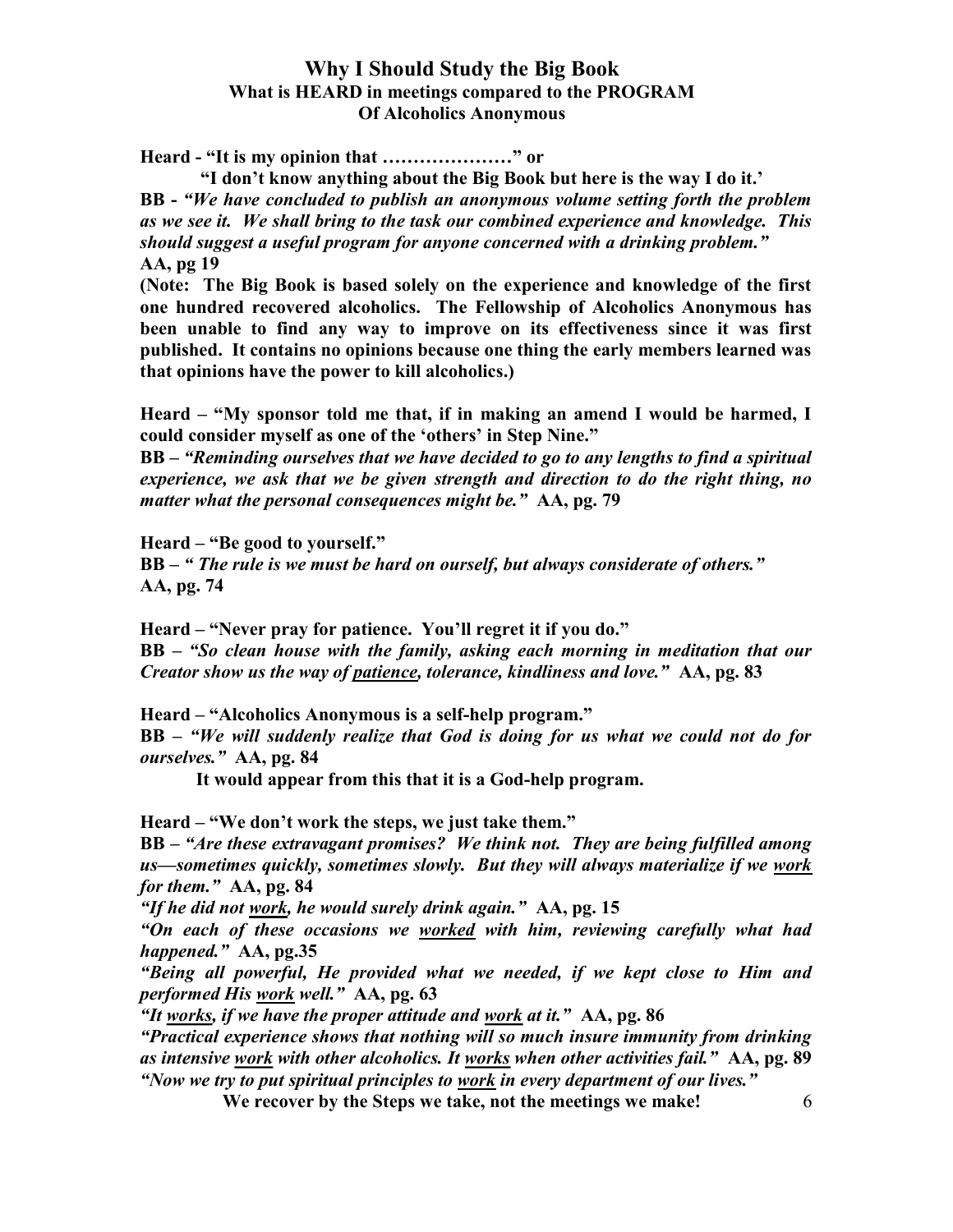AA, pg. 116

And there are more for serious students to find.

Heard – "Oh, just turn it over." BB – "Simple, but not easy; a price had to be paid." AA, pg. 14

Heard – "Your Higher Power can be whatever you want It to be; a door knob, a Dr. Pepper can, a light bulb, just any old thing.

BB – "Came to believe that a Power greater than ourselves could restore us to sanity." AA, pg. 59 (A door knob?)

"Lack of power, that was our dilemma. We had to find a Power by which we could live, and it had to be a Power greater than ourselves." AA, pg. 45 (A Dr. Pepper can?)

"The great fact is this, and nothing less: That we have had deep and effective spiritual experiences\* which have revolutionized our whole attitude toward life, toward our fellows and toward God's universe. The central fact of our lives today is the absolute certainty that our Creator has entered into our hearts and lives in a way that is indeed miraculous. He has commenced to accomplish those things for us that we could never do by ourselves." AA, pg. 25 (A light bulb?)

Heard – "This is a 'suggested' program. You can work it any way you want to. Just take what you like and leave the rest."

BB – "To show others precisely how we have recovered is the main purpose of this book." (The Big Book, that is.) AA, pg. xiii

(Note – Dr. Bob is quoted as saying, "There is no such thing as individual interpretation of the Twelve Steps of Alcoholics Anonymous.")

Heard – "Your problem is you just don't have enough faith." BB – "He may be an example of the truth that faith alone is insufficient. To be vital, faith must be accompanied by self sacrifice and unselfish, constructive action." AA, pg. 93

Heard – "Making meetings is a means of spiritual growth." BB – "For if an alcoholic failed to perfect and enlarge his spiritual life through work

and self-sacrifice for others, he could not survive the certain trials and low spots ahead. If he didn't work, he would surely drink again, and if he drank, he would surely die."

AA, pgs.14-15

Heard – "There are no 'musts' in Alcoholics Anonymous"

BB – "As a part of his rehabilitation he commenced to present his conceptions to other alcoholics, impressing upon them that they must do likewise with still others." AA, pg. xiii

We recover by the Steps we take, not the meetings we make!  $7 \frac{1}{2}$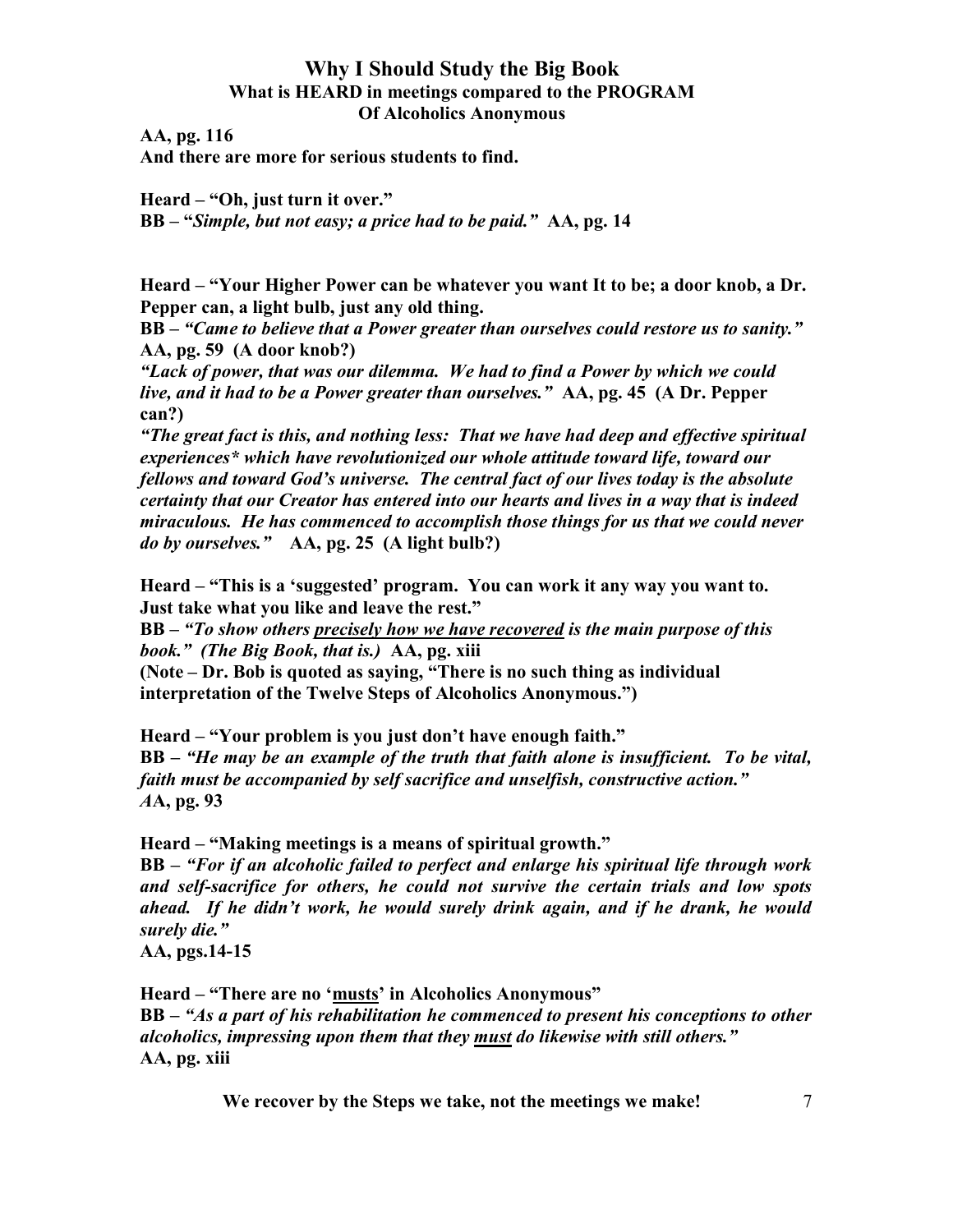"My friend had emphasized the absolute necessity of demonstrating these principles in all my affairs. Particularly was it imperative to work with others as he had worked with me."  $AA$ , pg. 14

"Above everything, we alcoholics must be rid of this selfishness. We must or it kills us." AA, pg. 62

"Every day is a day when we must carry a vision of God's will into all of our activities. 'How can I best serve Thee—Thy will (not mine) be done.' These are thoughts which must go with us constantly." AA, pg. 85

(Note: According to one authority, the word "must" appears no less than 67 times in the Basic Text. Get out your Big Book and count them and see if they are right. If, to those,

you add "had to" and "have to", it gets to be a bunch. While you are at it, look for the results or the "Promises."

Heard – "Steps Ten, Eleven & Twelve are maintenance Steps."

BB – "We have entered the world of the Spirit. Our next function is to' grow' in understanding and effectiveness." AA, pg. 84

"It is easy to let up on our spiritual program of action and rest on our laurels. We are headed for trouble if we do, for alcohol is a subtle foe. We are not cured of alcoholism. What we really have is a daily reprieve contingent on the 'maintenance' of our spiritual condition." AA, pg. 85

So it would appear that Steps Ten, Eleven & Twelve are both "growth" Steps and "maintenance" Steps. Through working them moment by moment, day by day, we "grow" spiritually and thereby "maintain" our physical sobriety.

And what about the "understanding and effectiveness"?

BB – "Well, that is exactly what this book is about. Its main object is to enable you to find a Power greater than yourself that will solve your problem." AA, pg. 45 We grow spiritually and come to understand that we do, in fact, have a Power greater than ourselves that will solve our problems and effectiveness in learning how to apply these Steps to what we consider to be a problem.

Heard – "There are no instructions for 'sponsorship' in the Big Book."

 What is "sponsorship?" Isn't it working with others? What is the title of the Chapter following, "INTO ACTION?"

# BB – "Chapter 7"

## "WORKING WITH OTHERS"

"Having had a spiritual awakening as the result of these steps, we tried to carry this message to alcoholics, and to practice these principles in all our affairs." AA, pg. 60 "PRACTICAL EXPERIENCE shows that nothing will so much insure immunity from drinking as intensive work with other alcoholics." AA, pg. 89

Chapter 7 gives clear-cut directions on how to successfully "sponsor" alcoholics who are willing to go to any length for victory over alcohol.

Heard – "This is a journey without a destination."

BB – "We have entered the world of the Spirit." AA, pg. 84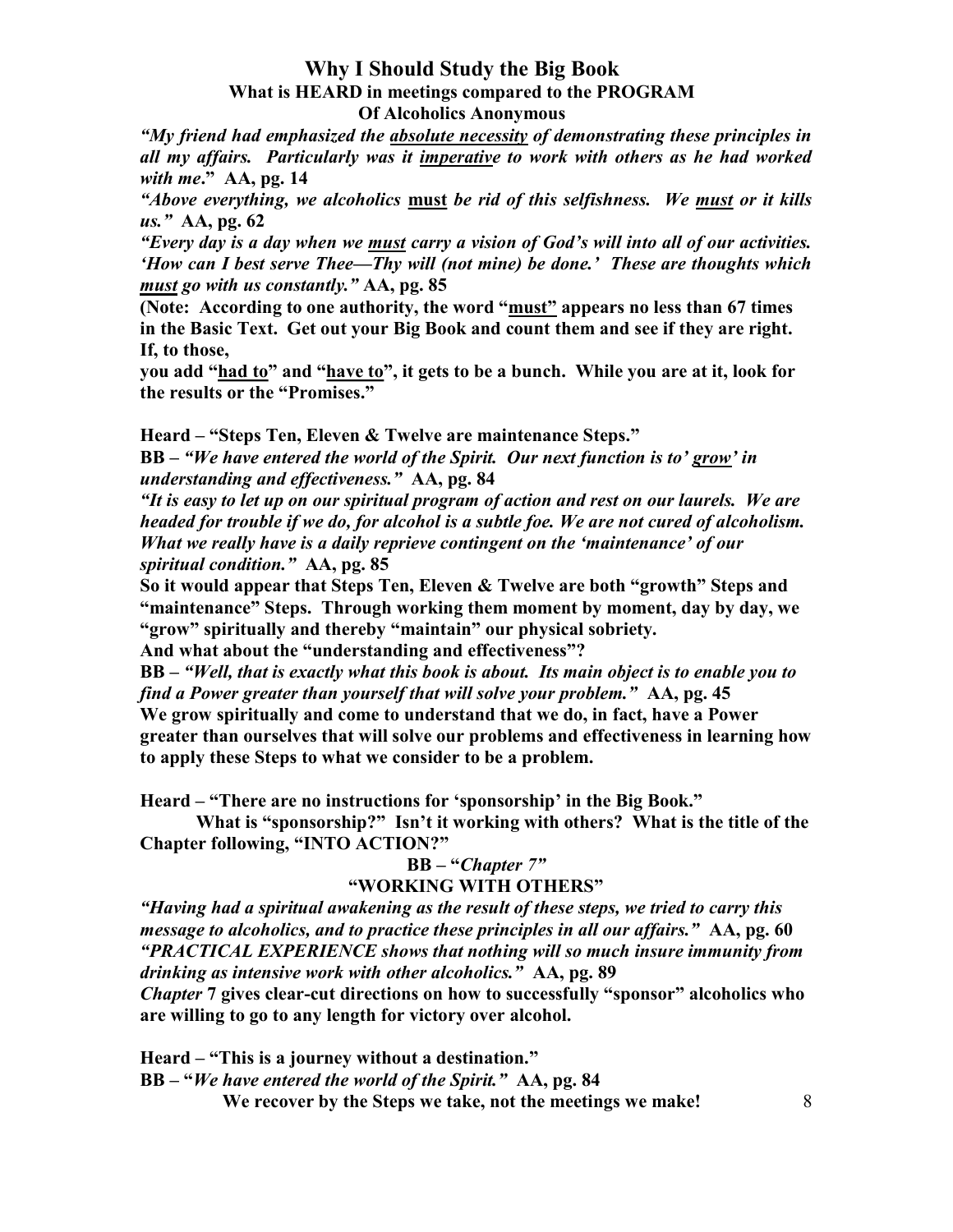The chronic alcoholic had better enter the world of the Spirit or they will return to the world of "spirits."

(Note – SPIRITS – "Alcohol." Webster's Collegiate Dictionary – circa 1936.)

Heard – "Wait until they are ready. They'll show up." BB – "Search out another alcoholic and try again." AA, pg. 96 "Your job now is to be at a place where you may be of maximum helpfulness to others, so never hesitate to go anywhere if you can be helpful." AA, pg. 102

"In the chapter 'Working With Others' you gathered an idea of how we approach and aid others to health." AA, pg. 153 "Having had a spiritual awakening as the result of these steps, we try to carry this message to alcoholics........" AA, pg. 60 How can we carry something if we are sitting on our butts?

Heard – "You work your program and I'll work my program." BB – "We have a way out on which we can absolutely agree, and upon which we can join brotherly and harmonious action. That is the great news this book carries to those who suffer from alcoholism." AA, pg. 17

Heard – "I am powerless over people, places and things." It would appear that these folks are candidates for PPTA. AA is for those who declare:

BB – "We admitted we were powerless over alcohol." AA, pg. 59

Heard – "I do Step Ten at night." Or "I do Step Ten when I'm wrong and need to apologize to someone."

BB – "Continue to watch for selfishness, dishonesty, resentment and fear (Step Four). When these crop up, we ask God at once to remove them (Steps Six & Seven). Discuss them with someone immediately (Step Five) and make amends quickly if we have harmed anyone. Then we resolutely turn our thoughts to someone we can help (Step Twelve). AA, pg. 84

Heard – "Fake it until you make it."

BB – "Half measures availed us nothing. We stood at the turning point. We asked His protection and care with complete abandon. Here are the steps we took which are suggested as a program of recovery." AA, pg. 59

Heard - "I don't know how it works."

There is a chapter titled "HOW IT WORKS" and it begins with a statement as to how it works:

BB – "Rarely have we seen a person fail who has thoroughly followed our path." AA, pg. 58